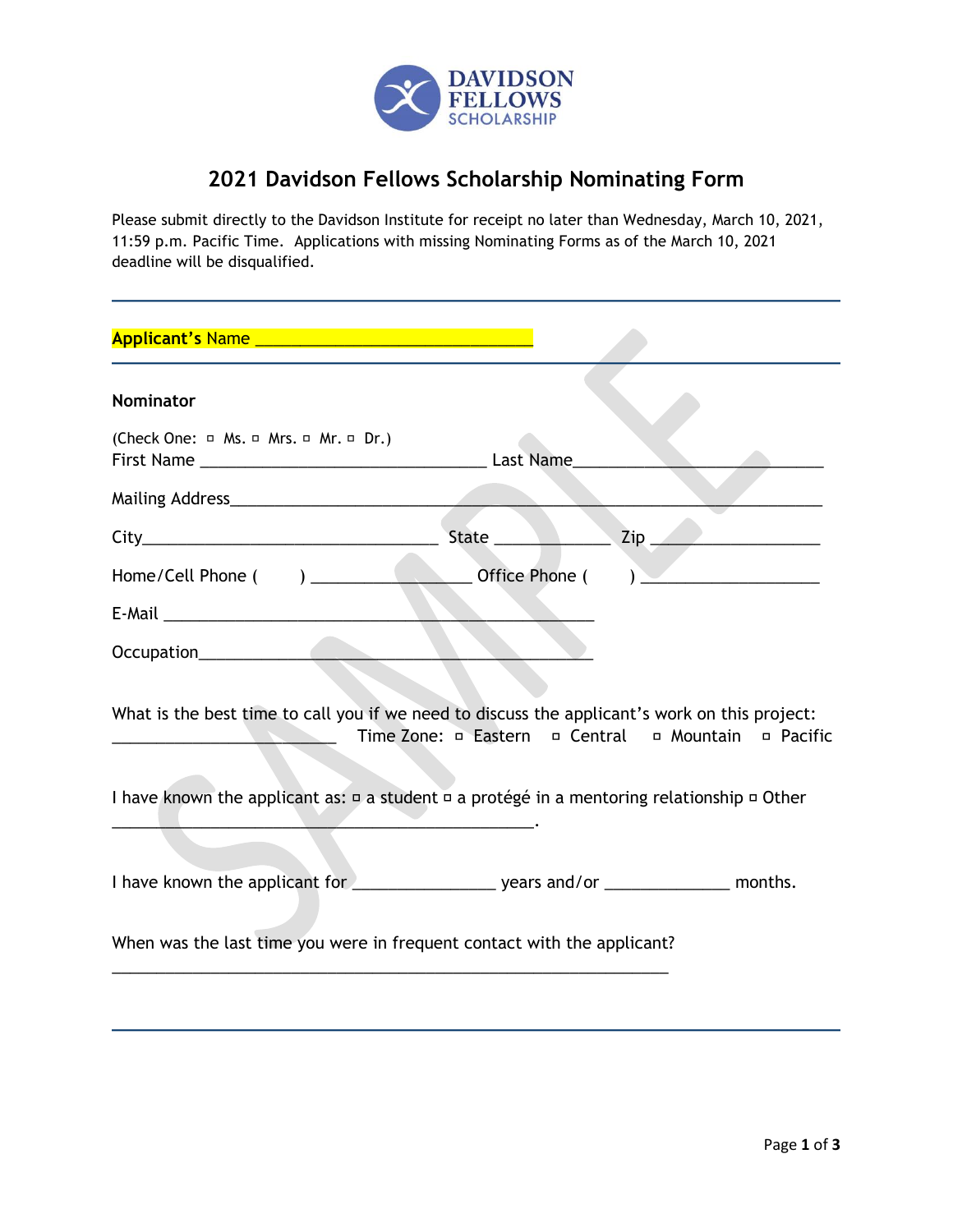

**How would you rate the applicant's submission for the Davidson Fellows Scholarship in the following areas?**

|                        | <b>Below Average</b> | Average | Good   | <b>Excellent</b> | <b>Unable to Rate</b> |
|------------------------|----------------------|---------|--------|------------------|-----------------------|
| Clarity                | ❏                    | □       | □      | О                | О                     |
| Comprehensiveness      | О                    | □       | □      | □                | О                     |
| Creativity             | ❏                    | □       | О      | О                | Q                     |
| Design                 | □                    | □       | ❏      | □                | □                     |
| Importance             | О                    | □       | □      |                  | ◻                     |
| Interpretation         | ❏                    | ◻       | □      | $\Box$           | □                     |
| Validity               | ❏                    | $\Box$  | $\Box$ | $\Box$           | O                     |
| <b>Field Knowledge</b> | □                    | □       | $\Box$ |                  | □                     |

**Please evaluate the applicant on the following characteristics, as they relate to his/her work on this submission:**

|                                | <b>Below Average</b> | Average                  | Good   | <b>Excellent</b>            | <b>Unable to Rate</b> |
|--------------------------------|----------------------|--------------------------|--------|-----------------------------|-----------------------|
| <b>Analytical Ability</b>      | ❏                    | $\Box$                   | ◻      | <b>TI</b>                   | ◻                     |
| <b>Creative Thought</b>        | $\Box$               | □                        | ❏      | $\Box$                      | o                     |
| <b>Disciplined Work Habits</b> | $\Box$               | □                        | ❏      |                             | О                     |
| Independence                   | $\Box$               | $\Box$                   | ❏      |                             | $\Box$                |
| Initiative                     | $\Box$               | □                        | □      |                             | □                     |
| <b>Motivation</b>              | □                    | ◻                        | ❏      | $\mathcal{L}_{\mathcal{A}}$ | О                     |
| <b>Resourcefulness</b>         | П                    | ◻                        | ◻      | L                           | О                     |
| Confidence                     | П                    | ◻                        | ◻      | □                           | □                     |
| <b>Expression of Ideas</b>     |                      | $\overline{\phantom{a}}$ | $\Box$ |                             | ◻                     |